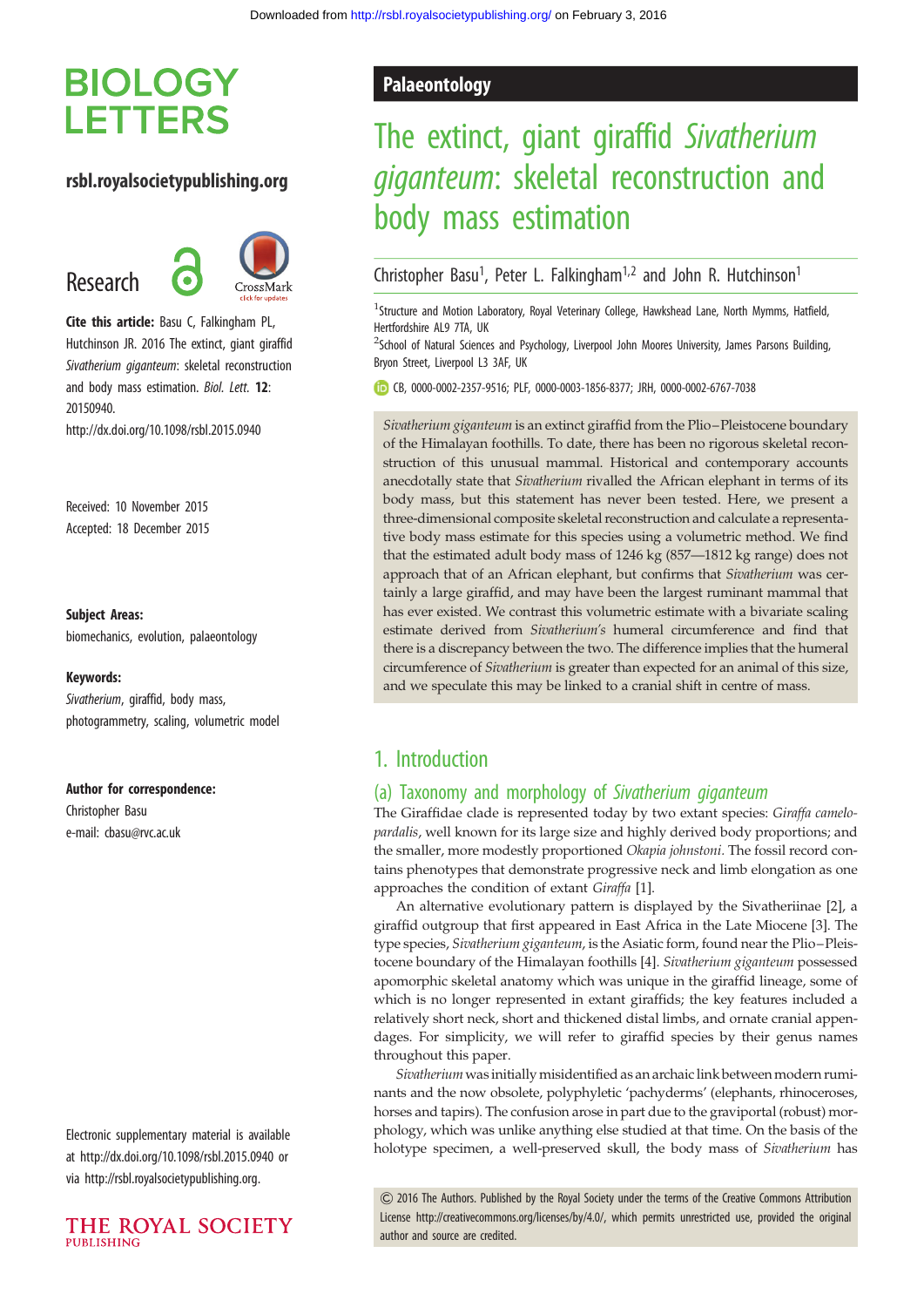2

<span id="page-1-0"></span>been anecdotally compared with that of the African elephant Loxodonta africana [\[5,6](#page-3-0)], which can weigh over 6500 kg [\[7](#page-3-0)]. To date, there has been no robust analysis to test this comparison.

Despite being such a peculiar mammal, Sivatherium remains infrequently studied beyond descriptive papers [[5,8](#page-3-0)–[10\]](#page-3-0), where descriptions of the overall form vary. Functional analyses are even scarcer, with little added to the literature since the thoughtful commentary of Falconer and Cautley in the mid-1800s [\[5\]](#page-3-0). Informed analysis of this enigmatic animal will add to our overall understanding of the diversity that existed in the giraffid lineage.

There has been no rigorous reconstruction of the entire skeleton of Sivatherium. Here, we present a three-dimensional composite skeletal reconstruction based upon the originally described material held at the Natural History Museum, London (NHMUK). We then use this model to calculate a representative body mass estimate for this species, employing and comparing volumetric estimates with bivariate scaling estimates from skeletal measurements. In doing so, we provide an updated, modern scientific view of the shape and size of this long-neglected giraffid.

### (b) Body mass estimates in extinct taxa

Estimates of body mass are an indicator of important ecological traits such as metabolic rate, behaviour and reproduction [\[11](#page-3-0)]. The conventional method of estimating body mass in extinct animals is to use a bivariate (or, less commonly, multivariate) scaling relationship derived from a group of ecologically/ morphologically similar animals [\[12](#page-3-0)]. This is usually in the form of a linear or log-transformed regression equation, typically using one or two skeletal measurements as the independent variable(s).

A previous discussion suggested that Sivatherium exceeds a theoretical upper size limit for ruminant mammals and used bivariate scaling equations to predict the body mass of African Sivatherium spp. from total skull length, metapodial width and dental measurements [\[13](#page-3-0)]. The wide range of resulting estimates (1230–3720 kg, a threefold difference) highlights the 'one bone' problem, where the resulting body mass estimate is highly sensitive to the choice of bone used.

Recent efforts in predicting body mass of other extinct taxa have illustrated the limitations of bivariate scaling methods and have instead adopted a volumetric approach [\[14,15](#page-3-0)]. With volumetric approaches, body mass estimates are calculated using the overall form of the animal versus an isolated metric. Recent studies have used the minimum convex hull method to calculate a body volume, where a surface is mathematically 'shrink-wrapped' around the extremities of the skeleton's functional segments. A body mass estimate can be calculated from the volume, either by assigning an assumed overall tissue density [[16\]](#page-3-0) or by using a predictive scaling equation [[17\]](#page-3-0).

## 2. Material and methods

### (a) Skeletal reconstruction

We created three-dimensional models of 26 fossilized bones from NHMUK assigned to Sivatherium, using AGISOFT PHOTOSCAN photogrammetry software. All the bones used were skeletally mature; further details are documented in the electronic supplementary material. The resulting three-dimensional bone models were articulated using AUTODESK MAYA software. Most



Figure 1. (a) Skeletal reconstruction of S. giganteum, cranial and lateral orthogonal views. Anatomy modelled from Giraffa is shown in green. (b) Skeleton with minimum convex hull in dorsal and lateral view. Black scale bar is equal to 1 m. (Online version in colour.)

of the skeletal elements articulate together well; indeed, much of the postcranial material may represent one individual [\[18\]](#page-3-0). Apparent size variation between adjacent bones suggests the presence of at least three individuals in this collection. Two Sivatherium fossils required geometric scaling in order to articulate with adjacent elements: the metatarsus (scaled up by 4%) and the distal femur fragment (scaled down by 15%).

There are a number of skeletal elements for Sivatherium that have not yet been recovered, to our knowledge. Most of the non-cervical vertebral series is missing, as are a complete mandible, ribcage, pelvis and femoral diaphysis. The distal phalanges are also currently missing, although a distal phalanx was reportedly present in this collection [\[19\]](#page-3-0).

Femur length was estimated from the available humeral length, using a quadrupedal mammal scaling model [\[7\]](#page-3-0). The distal phalanges have been scaled up by a factor of 1.5, from the distal phalanx of an extant giraffe hindlimb (detailed in the electronic supplementary material). This is the most reasonable choice, as the morphology of the homologous Sivatherium distal phalanx 'exactly agrees' with that of Giraffa [\[19\]](#page-3-0).

A solution to the missing ribs, non-cervical vertebrae and pelvis is to model the entire torso from Giraffa, which assumes that thorax dimensions are conserved across Giraffidae, an assumption that is supported by three observations detailed in the electronic supplementary material. We have therefore modelled the Sivatherium torso from a giraffe skeleton point cloud [[16](#page-3-0)], and geometrically scaled the giraffe torso to match the dimensions of available Sivatherium thoracic vertebrae (figure 1a). This again required a linear scaling factor of 1.5.

## (b) Body mass estimation

We estimated the body mass of an adult Sivatherium using humeral circumference [\[7](#page-3-0)] and convex hull volume [\[16,17](#page-3-0)]. As in previous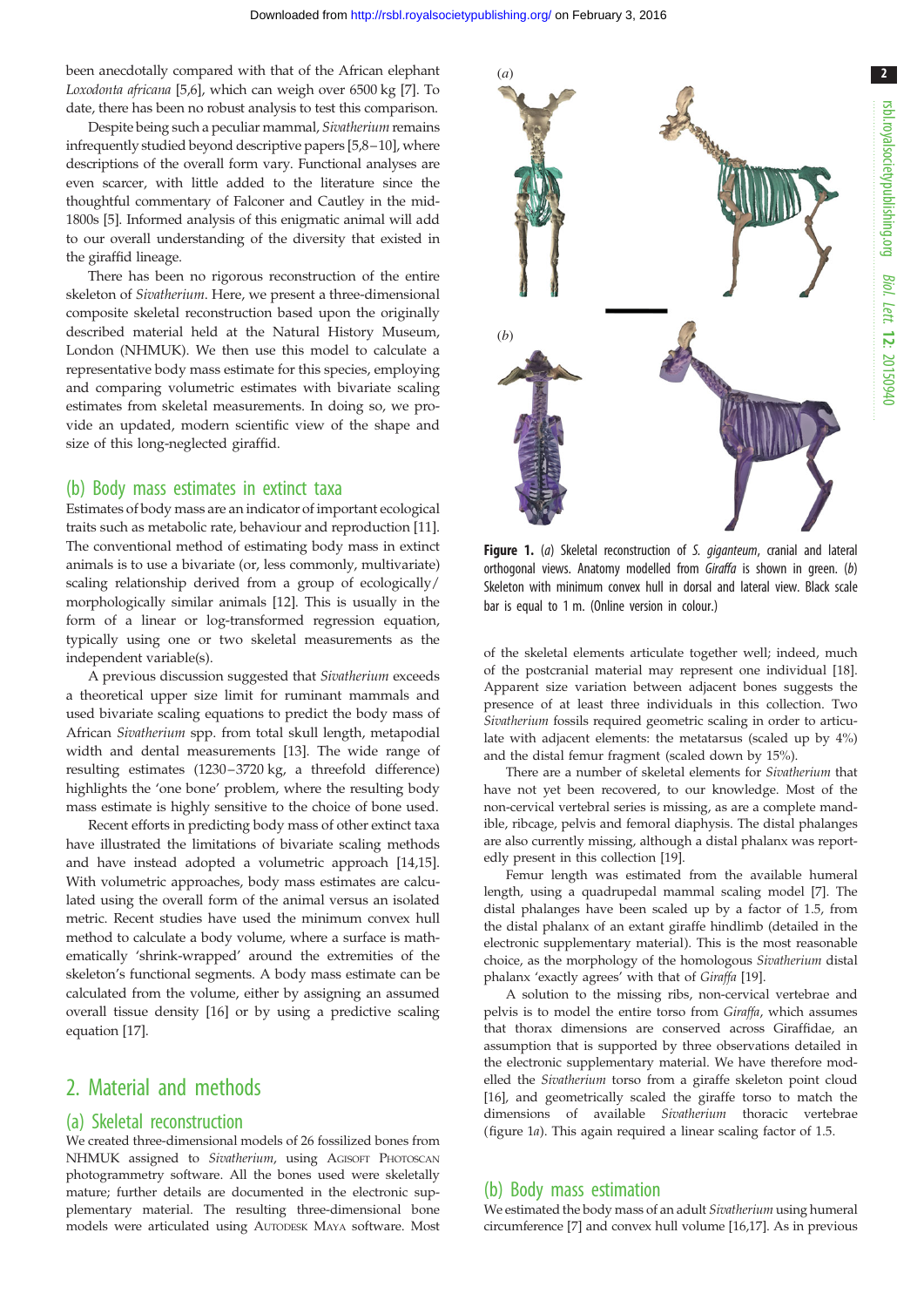Table 1. Body mass predictions for S. giganteum, with associated body mass prediction intervals, percentage prediction error (PPE) and  $R^2$  for each method used. Convex hull estimate using Sellers et al. [[16](#page-3-0)] assumes a mean body density of 893.36 kg m<sup>-3</sup>. Further details are in the electronic supplementary material.

| \method'               | model                             | estimated mass (kg) | 95% prediction<br>interval (kg) |       |            |       |
|------------------------|-----------------------------------|---------------------|---------------------------------|-------|------------|-------|
|                        |                                   |                     | <b>lower</b>                    | upper | <b>PPE</b> |       |
| convex hull            | Brassey et al. [17]               |                     | 857                             | 1812  | 11.6       | 976 ا |
|                        | Sellers et al. [16]               | 101                 | 716                             | 1487  |            | 0.975 |
| humeral circumference  | Campione & Evans [7]              | 3053                | 1578                            | 5910  | 23 J       | 1.986 |
| thoracic circumference | De Esteban-Trivigno & Köhler [20] | 1966                | 1369                            |       |            | 1.980 |



Figure 2. (a) 'Minimum' sensitivity analysis (of torso/femur size) model and (b) 'maximum' sensitivity analysis model. (Online version in colour.)

studies of large extinct animals [[14,15\]](#page-3-0), we expected there to be a discrepancy between volumetric and skeletal estimates. We have also used thoracic circumference to make an estimate of body mass [\[20\]](#page-3-0), as partial validation of the scaled-up Giraffa torso.

The skeleton was partitioned into functional segments [\(figure 1](#page-1-0)b), and we used the convex hull function in MESHLAB to assign volumes to these segments. An additional volume was assigned to approximate the missing mandible. The total volume is calculated as the sum of the individual segment volumes.

We performed a sensitivity analysis to evaluate the effect of uncertainty with respect to the initial modelled torso and femur, where the linear dimensions of these were increased and decreased by 10%. This resulted in 'minimum' and 'maximum' models (figure 2), which we consider to be realistic extremes of body proportions. We calculated volumetric estimates of body mass for these additional models and compared them with the initial reconstruction.

## 3. Results

The two volumetric calculations yielded similar results. As expected, there was a discrepancy between the volumetric predictions and the humeral circumference scaling method, although the prediction interval ranges did overlap (table 1). The minimum and maximum models yielded mass estimations of 1041 kg (719–1506) and 1533 kg (1048–2243), respectively.

## 4. Discussion

Both volumetric calculations show agreement in the resulting estimates (table 1), highlighting that either is an appropriate use of the convex hull volume. They also overlap with the body mass prediction interval derived from the thoracic circumference [[20\]](#page-3-0). We now focus on the volumetric scaling

method [[17\]](#page-3-0) and humeral circumference method [[7\]](#page-3-0). For purpose of discussion, we assume that the estimate of 1246 kg represents the most plausible estimate of body mass, given the relatively low percentage predictive error (PPE) of the volumetric method (table 1), and the advantages of using a full body reconstruction versus a single bone.

The humeral circumference predicts that Sivatherium weighed approximately 3000 kg, over twice the estimate from the convex hull scaling method. The predictive intervals overlap towards the lower range of the humeral estimate owing to the relatively large PPE of this model compared with the volumetric model (table 1). Despite this overlap, the estimate derived from humeral circumference occupies a range of body masses that are conspicuously heavier than the volumetric estimate. The humeral circumference might overestimate body mass owing to random deviation from the scaling model, but alternatively this raises functional questions about the humeral morphology of Sivatherium. The discrepancy implies that on average the humerus has a larger circumference than expected for an animal of this size. The morphology of other forelimb bones in Sivatherium is consistent with this finding. For example, compared with most other giraffids (including extinct forms), the metacarpus is markedly thicker and relatively shorter [\[2\]](#page-3-0).

An explanation for a robust forelimb could be a cranial shift in the centre of mass compared with other giraffids. Such a shift may be due to the presence of heavy cranial appendages. This in turn may be correlated with allometric thickening of the forelimb skeleton though phylogeny or ontogeny, similar to the suggestions made for ceratopsian dinosaurs, which possessed enlarged cranial crests [[21\]](#page-3-0).

Our estimate of Sivatherium's body mass does not take into account the presence of the large cranial appendages, which were exclusively possessed by males [\[2,9\]](#page-3-0). Sexual dimorphism is seen in many large ungulates, including Giraffa, where adult males are larger than females (with mean masses of 800 kg for females and 1200 kg for males) [[22\]](#page-3-0). The large distal femur described in 'Material and methods' was scaled down by 15% to fit with the rest of the hindlimb skeleton, indicating the presence of a larger individual in the same locality. We therefore deem that our current body mass estimate reflects the lower end of the potential size range. This suggests that Sivatherium surpassed extant Giraffa in terms of body mass and may have been the largest ruminant mammal that has ever existed.

Our sensitivity analysis also shows that the body mass estimate is sensitive to uncertainty in the thoracic and femoral dimensions. The resulting prediction intervals of